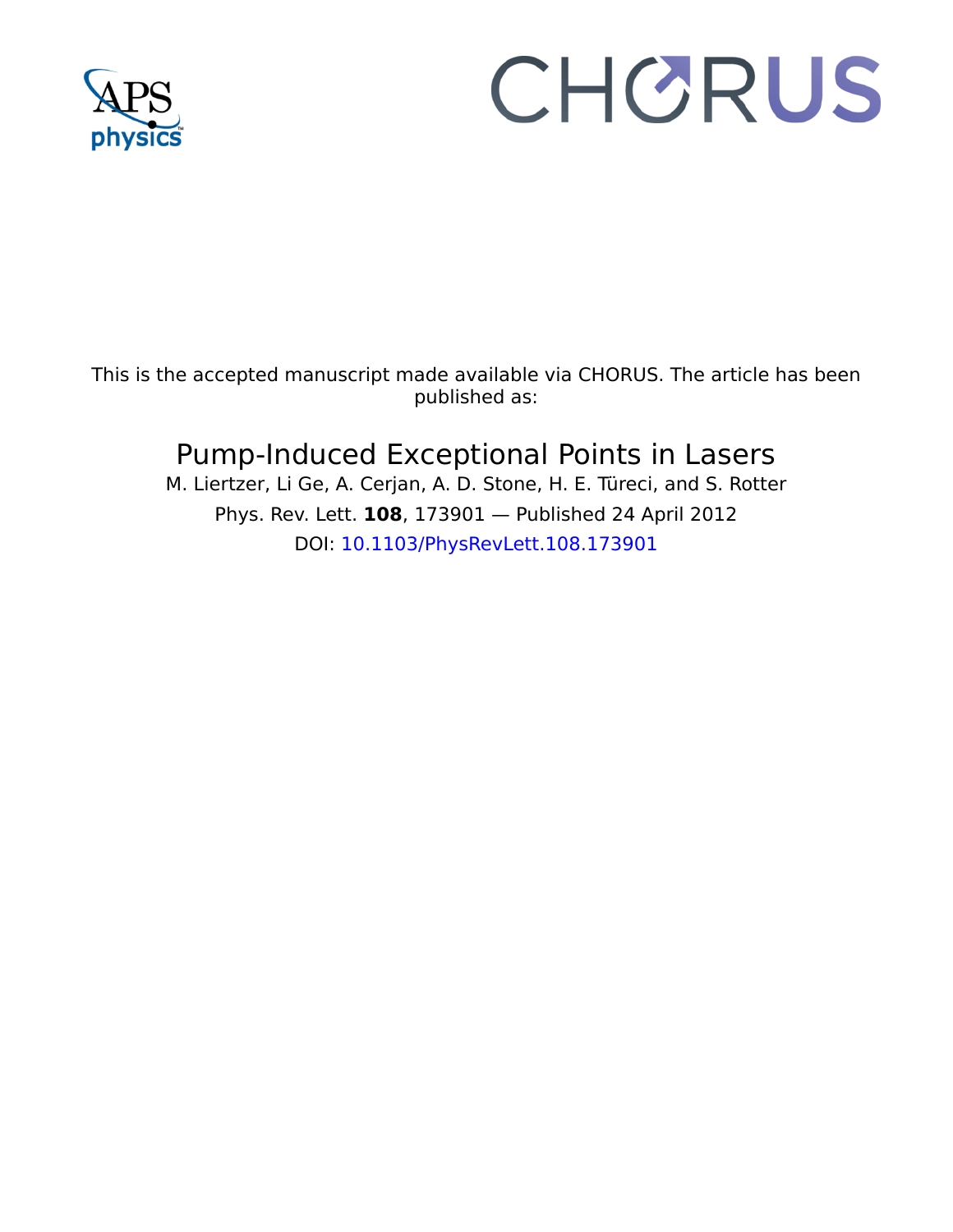## Pump-induced Exceptional Points in Lasers above Threshold

M. Liertzer,<sup>1,\*</sup> Li Ge,<sup>2</sup> A. Cerjan,<sup>3</sup> A. D. Stone,<sup>3</sup> H. E. Türeci,<sup>2,4</sup> and S. Rotter<sup>1</sup>

<sup>1</sup>Institute for Theoretical Physics, Vienna University of Technology, A-1040 Vienna, Austria, EU

 $2$  Department of Electrical Engineering, Princeton University, Princeton, New Jersey 08544, USA

 $3$ Department of Applied Physics, Yale University, New Haven, Connecticut 06520, USA

<sup>4</sup>Institute for Quantum Electronics, ETH-Zürich, CH-8093 Zürich, Switzerland

We demonstrate that the above-threshold behavior of a laser can be strongly affected by exceptional points which are induced by pumping the laser non-uniformly. At these singularities the eigenstates of the non-Hermitian operator which describes the lasing modes coalesce. In their vicinity the laser may turn off even when the overall pump power deposited in the system is increased. Such signatures of a pump-induced exceptional point can be experimentally probed with coupled ridge or microdisk lasers.

PACS numbers: 42.55.Sa, 42.55.Ah, 42.25.Bs

physical systems described by non-<br>
rs has recently been revived by a num-<br>
experiments [1–7] which demonstrated<br>
duced by the system's non-Hermiticity.<br>
ceptional points (EPs), at which non-<br>
rs are defective and pairs o The interest in physical systems described by non-Hermitian operators has recently been revived by a number of pioneering experiments [1–7] which demonstrated the rich physics induced by the system's non-Hermiticity. In this context exceptional points (EPs), at which non-Hermitian operators are defective and pairs of their eigenstates coalesce [8], are of particular interest. In the vicinity of these EPs the eigenvalues display an intricate topology of intersecting Riemann sheets, leading to nontrivial geometric phases when encircling the EP parametrically as well as to problems with mode labeling [4–11].

Photonic structures in the presence of gain or loss are a natural arena in which EPs can play a role, since they are described by a non-Hermitian Maxwell operator, arising from a complex dielectric function. Striking examples which have received much attention recently are optical systems with balanced gain and loss, for which this operator is invariant under parity  $(\mathcal{P})$  and time-reversal  $(\mathcal{T})$ [\[12\]](#page-5-0). In such systems, as the real wave vector,  $k$ , of the input radiation is varied, the electromagnetic scattering matrix undergoes a transition at an EP from a "fluxconserving" behavior, to an amplifying/attenuating be-havior [\[13\]](#page-5-1). This transition leads to a number of novel optical properties [1, 2] such as power oscillations of light, beam steering and self-sustained radiation [14–16].

Lasers are prototype non-Hermitian systems, with the additional complexity of being described by a non-linear wave equation above their first oscillation threshold. Until very recently, however, no connection had been made between pumping a laser and the phenomena associated with EPs. The reason for this, as we shall see below, is that the non-Hermitian operators describing lasers do not reveal EPs when the laser is pumped uniformly in space. Two previous works have hinted at EP physics in nonuniformly pumped lasers. First, a work on  $\mathcal{PT}$  optical systems has shown that a cavity with balanced regions of strong gain and strong loss, can actually lase, after the  $PT$ -breaking EP has been crossed [\[13](#page-5-1), [17\]](#page-5-4). However, the properties of this unusual laser (which has yet to be demonstrated experimentally) are not influenced by

<span id="page-1-0"></span>

Frace and induced gain and loss, for which this operator is a several for the model of the model of the system of the system of the system and pairs of the system of the system parameter and pairs of the system and pairs FIG. 1. (Color online) Intensity output of a laser system consisting of two 1D coupled ridge lasers, each of length  $100 \mu m$ with an air gap of size  $10 \mu m$  and an (unpumped) index of refraction  $n = 3 + 0.13i$ . For  $0 < d < 1$  the pump in the left ridge is linearly increased in the range  $0 < D < 1.2$  and for  $1 < d < 2$  the same is done in the right ridge while keeping the left ridge at  $D = 1.2$ . The points show the results determined from an FDTD solution of the Maxwell-Bloch equations (using  $\gamma_{\parallel} = 0.02 \, mm^{-1}$ ). The solid lines are the solutions as given by SALT (see text). The three different colors (red, blue and yellow) represent the results for different gain curves with a width of  $2\gamma_{\perp} = 4 \, mm^{-1}$  centered around  $k_a = \{92.4, 94.6, 96.3\}$   $mm^{-1}$ , respectively. Although the overall pump power increases monotonically over the entire range of d, the laser is found to turn off in the range  $1.55 < d < 1.68$  due to the influence of an exceptional point. The insets show the electric field amplitude in the laser at the pump steps  $d = \{1, 2\}$  for the gain curve centered around  $k_a = 94.6 \, mm^{-1}$ .

the EP above threshold. Another laser system which exhibits EPs are very low-Q cavities, which can form novel surface-state lasing modes [\[18\]](#page-5-5). Again, however, these modes are created well away from the EP and their lasing properties are not affected by it; nor is this a practical system for experiments.

In the current work we propose a class of non-uniformly pumped laser systems, which are achievable in practical laser structures, and which show the dramatic role of an EP above the laser threshold in controlling and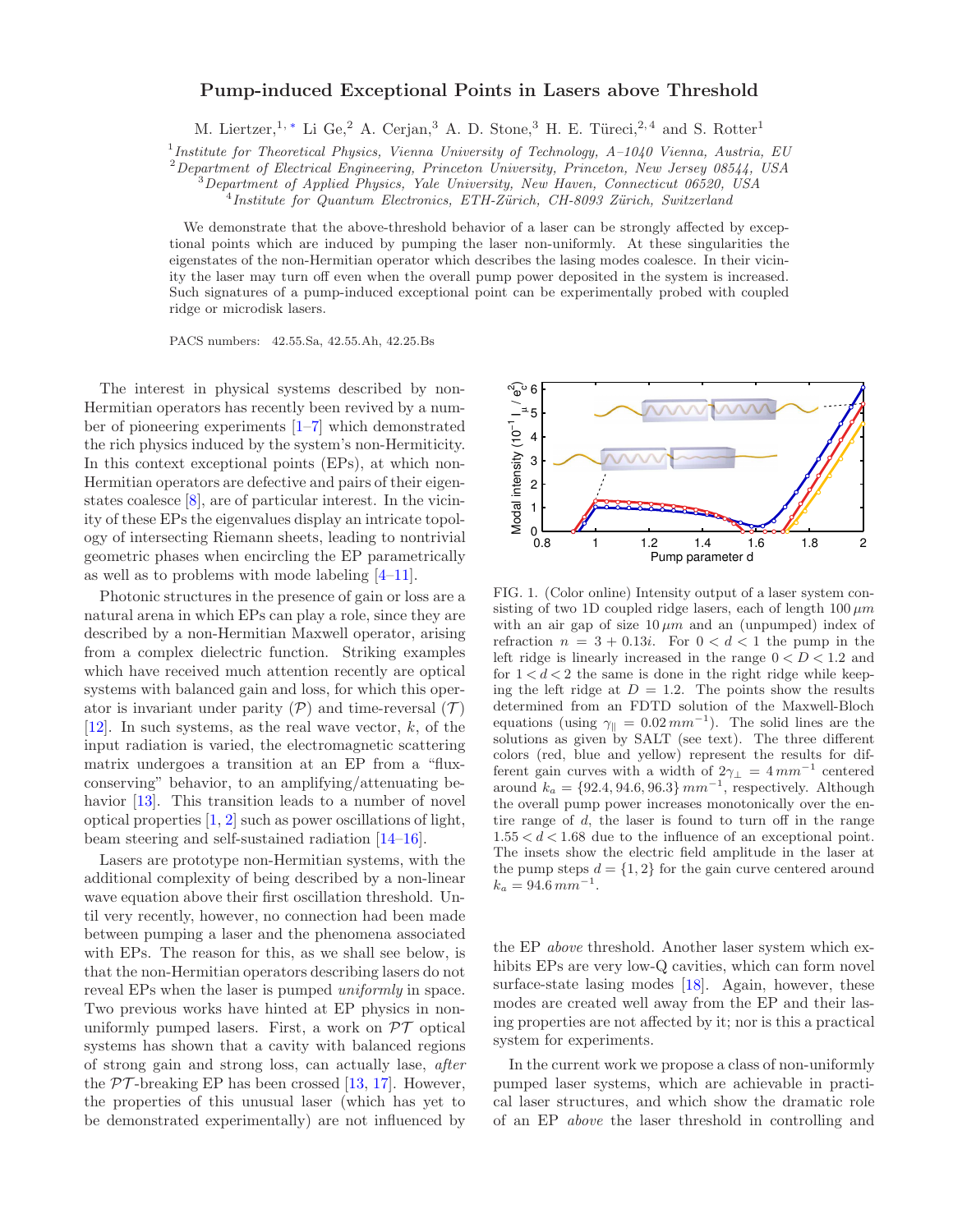even switching off the coherent emission. The systems we study consist of two coherently coupled laser cavities as realized, e.g., by two coupled ridge lasers (see insets in Fig. [1\)](#page-1-0). The cavities are assumed to have large loss in the absence of pumping. Their unusual behavior when pumped is shown in Fig. [1](#page-1-0) (red curve). First the left cavity is pumped  $(0 < d < 1)$  until it begins lasing in an asymmetric mode which emits predominantly to the left; then pumping is added to the right cavity and increased  $(1 < d < 2)$ , which, surprisingly, causes the laser first to shut off and then to turn on again as a symmetric mode (details of the pumping scheme are given in the caption). This behavior occurs for a specific value of the center and width of the gain curve. Quite different behavior occurs if the gain center is shifted by a small amount compared to the free spectral range. If shifted down (yellow curve), the system never lases at all in the asymmetric mode; if shifted up (blue curve), it doesn't ever switch off, but the mode slowly evolves from asymmetric to symmetric with a strong intensity dip after the initial turn-on. We will show that this counter-intuitive dependence on the pump strength and high sensitivity to the gain curve is completely controlled by an EP in the relevant non-Hermitian operator for the laser problem.

The above results have been obtained from the stationary solutions of the non-linear Maxwell-Bloch equations which are the key equations in semi-classical laser theory [\[19,](#page-5-6) [20](#page-5-7)]. To calculate these solutions we employed the newly developed Steady-state Ab initio Laser Theory  $(SALT)$  [\[21](#page-5-8)[–23](#page-5-9)] which is exact in the single-mode regime of interest here (except for the standard rotating wave approximation). Because of the novelty of the behavior studied here, we independently confirmed the SALT results (see lines in Fig. [1\)](#page-1-0) using more familiar time-domain (FDTD) methods (see points in Fig. [1\)](#page-1-0) [\[24\]](#page-5-10). The observed re-entrant behavior can, however, not be understood in the time-domain requiring, instead, a frequencydomain approach like SALT. In 1D and 2D the SALT equations are coupled scalar nonlinear wave equations for the lasing modes  $\Psi_{\mu}(\mathbf{x})$ , and their corresponding lasing frequencies  $k_{\mu}$ , of the form

<span id="page-2-1"></span>
$$
\left[\nabla^2 + k_\mu^2 \,\varepsilon\left(\mathbf{x}, \{k_\nu, \Psi_\nu\}\right)\right] \Psi_\mu(\mathbf{x}) = 0. \tag{1}
$$

Here the complex dielectric function  $\varepsilon(\mathbf{x}, \{k_{\nu}, \Psi_{\nu}\})$  =  $\varepsilon_c(\mathbf{x})+\varepsilon_g(\mathbf{x}, \{k_\nu, \Psi_\nu\})$  comprises a contribution from the passive cavity  $\varepsilon_c$  as well as a gain contribution  $\varepsilon_g$  induced by the external pump. This active part

<span id="page-2-0"></span>
$$
\varepsilon_g(\mathbf{x}, \{k_\nu, \Psi_\nu\}) = \frac{\gamma_\perp}{k_\mu - k_a + i\gamma_\perp} \frac{D_0(\mathbf{x}, d)}{1 + \sum_\nu \Gamma_\nu |\Psi_\nu|^2}, \tag{2}
$$

contains modal interactions and gain saturation, due to spatial hole burning through the nonlinearity given by  $[1 + \sum_{\nu} \Gamma_{\nu} |\Psi_{\nu}|^2]^{-1}$ , where  $\Gamma_{\nu} = \Gamma(k_{\nu})$  is a Lorentzian function of width  $2\gamma_{\perp}$ , centered at the atomic transition frequency  $k_a$  and evaluated at the lasing frequency

 $k_{\mu}$  (c = 1). Crucially,  $\varepsilon_g$  in Eq. [\(2\)](#page-2-0) also contains the spatially varying inversion density  $D_0(\mathbf{x}, d)$ , the "pump" [\[25\]](#page-5-11), where we have introduced an adiabatic parameter d. This leads us to the concept of a "pump trajectory" (see, e.g., Fig. [1\)](#page-1-0) consisting of a sequence of adiabatic variations in both the pump profile and amplitude, parametrized by d and satisfying  $\frac{dD_0}{dt} \ll \gamma_{\parallel}$  to ensure adiabaticity ( $\gamma_{\parallel}$  is the longitudinal relaxation rate) [\[19,](#page-5-6) [24\]](#page-5-10). We obtain the solutions to Eq.  $(1)$  along such a pump trajectory for both the laser frequency  $k_{\mu}$  and the corresponding electric field  $\Psi_{\mu}$  as the fixed points of a selfconsistent iteration carried out for each given value of the pump  $D_0(\mathbf{x}, d)$  [\[21,](#page-5-8) [22,](#page-5-12) [26\]](#page-5-13). With this procedure we find the full non-linear solutions for the emission intensities above threshold; as we now demonstrate, the qualitative behavior shown in Fig. [1](#page-1-0) is, however, determined already by the linear threshold conditions for a given pump trajectory.

To show this we introduce a generalization of the threshold equations of SALT, which are posed in two steps. First we define a non-Hermitian eigenvalue problem,

<span id="page-2-2"></span>
$$
\left[\nabla^2 + k^2 \bigg(\varepsilon_c(k) + \eta_n(k, d) D_0(\mathbf{x}, d)\bigg)\right] u_n(k, d; \mathbf{x}) = 0, (3)
$$

where  $\eta_n(k, d)$  is the complex eigenvalue [\[21,](#page-5-8) [26](#page-5-13)], and  $\eta_n(k, d)D_0(\mathbf{x}, d)$  plays the role of  $\varepsilon_q$  in Eq. [\(2\)](#page-2-0) at threshold, where the non-linearity vanishes. Equation [\(3\)](#page-2-2) which is solved using non-Hermitian "constant flux" boundary conditions at the laser boundary  $(\partial_x u_n = \pm i k u_n)$  is a generalization of the threshold constant flux (TCF) equa-tion [\[21\]](#page-5-8) for pump trajectories; the  $\{u_n, \eta_n\}$  are the TCF states and eigenvalues.

The first laser mode is determined out of the countably infinite set of  $\eta_n(k, d)$  as the one which satisfies

<span id="page-2-3"></span>
$$
\eta_n(k_\mu, d_\mu) = \frac{\gamma_\perp}{k_\mu - k_a + i\gamma_\perp} \tag{4}
$$

for the smallest value of  $d_{\mu}$ , which from Eq. [\(4\)](#page-2-3) also yields the threshold lasing frequency  $k_{\mu}$ . The lasing mode  $\psi_{\mu}(\mathbf{x})$  at threshold is then just given by the corresponding eigenstate  $u_n(k_\mu, d_\mu; \mathbf{x})$ . The linear non-Hermitian TCF equation Eq. [\(3\)](#page-2-2) can, however, be solved for arbitrary values of  $k, d$ . We are thus naturally provided with the two continuous parameters necessary to demonstrate the presence of EPs in the complex spectrum of the TCF operator [\[8](#page-4-3)]. This will bring us to the central insight that the TCF operator which determines the lasing thresholds contains the EPs which control the lasing behavior shown in Fig. [1.](#page-1-0)

To show this explicitly we rewrite the complex Eq. [\(4\)](#page-2-3) as two real conditions which neatly separate the role of the TCF spectrum and the gain curve

<span id="page-2-4"></span>
$$
|\eta_n|^2 + \text{Im}(\eta_n) = 0, \qquad \frac{k - k_a}{\gamma_{\perp}} = \frac{\text{Im}(\eta_n) + 1}{\text{Re}(\eta_n)}.
$$
 (5)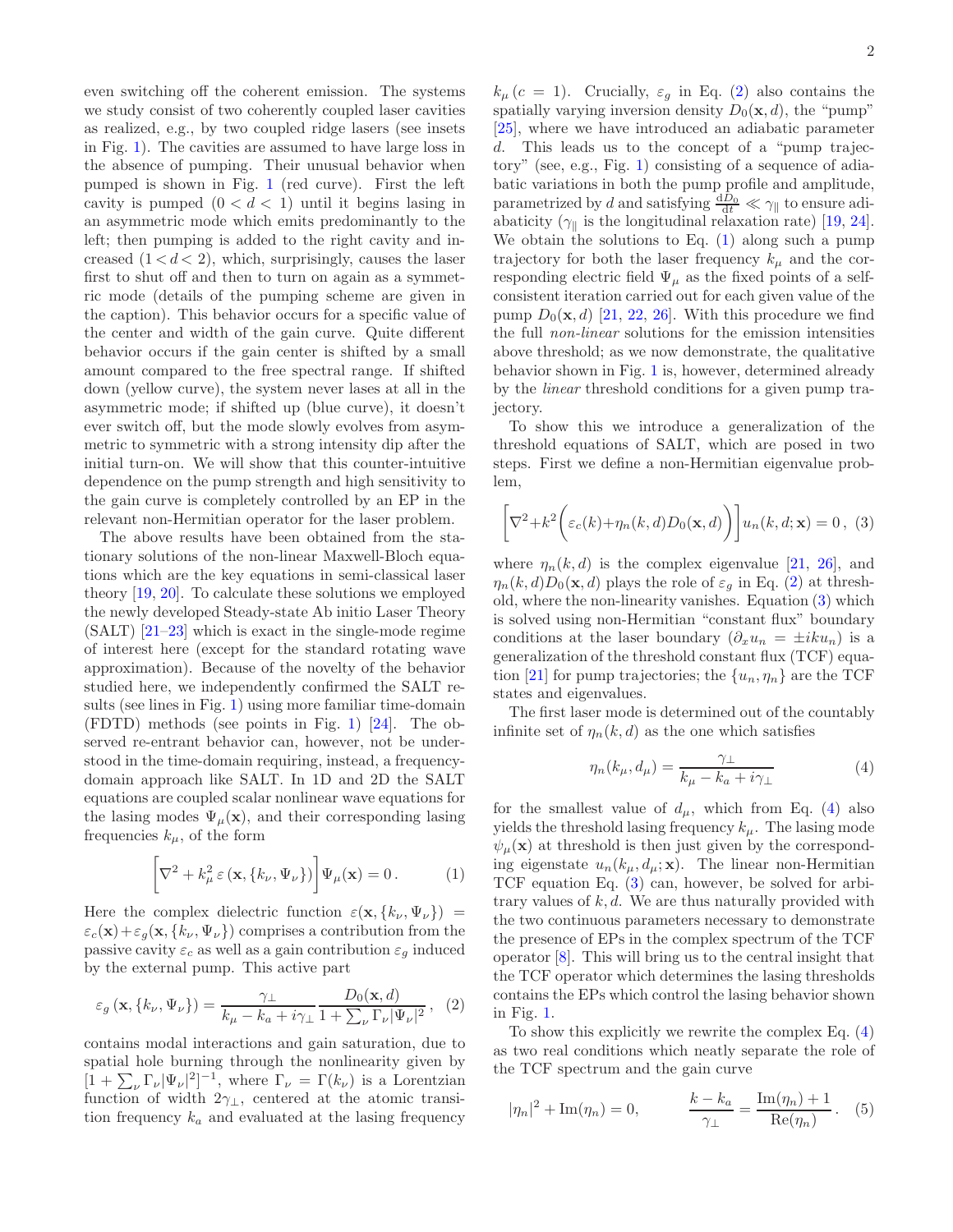

<span id="page-3-1"></span>FIG. 2. (Color online) Contour plot of the function  $f(k, d)$ which indicates the parameter regions of  $k, d$  where the laser in Fig. [1](#page-1-0) is above threshold (green) or below threshold (red). The threshold condition,  $f(k, d) = 0$ , is satisfied at the solid black curve. The EP in the center of the plot pulls the laser below threshold in its vicinity. The frequency dependence of the solutions of the nonlinear SALT equations (dashed lines) and the corresponding laser thresholds (color dots) are provided for the same gain curves (shown in the top panel) as in Fig. [1.](#page-1-0) The evaluation of  $f(k, d)$  involves two interconnected Riemann sheets (see Fig. [3\)](#page-3-0), resulting in a cut between the two sheets (see white line right above the EP). The two black dots at the upper edge of the plot represent the resonance frequencies of the passive cavity system.

The left equation has not been analyzed in previous work on SALT; it has the remarkable property of being entirely independent of the gain curve parameters  $k_a, \gamma_{\perp}$ (which do not appear in the TCF equation). Hence it defines a threshold boundary in the  $k, d$  plane dividing lasing and non-lasing regions, solely from the values of  $\{\eta_n\}$ . To conveniently capture the entire k, dlandscape of possible lasing solutions we define a function  $f(k, d) \equiv \min_n [|\eta_n|^2 + \text{Im}(\eta_n)]$  which has the property that the contour  $f(k, d) = 0$  is the locus of all possible lasing thresholds. The actual lasing thresholds on this contour are then determined by the gain curve parameters in the right condition of Eq.  $(5)$ . In Fig. [2](#page-3-1) we show the relevant regions of  $f(k, d)$  above  $(f < 0$ , green) and below  $(f > 0, \text{ red})$  threshold, as well as the threshold boundary  $(f = 0, \text{ black contour})$ . When  $f < 0$  the TCF equation does not give the lasing solutions, and full nonlinear SALT is needed to find the intensity and frequency, as was done for the curves in Fig. [1](#page-1-0) and Fig. [2.](#page-3-1)

The most striking feature of the contour plot shown in Fig. [2](#page-3-1) is the existence of a substantial inclusion of subthreshold region (red) in midst of the super-threshold region (green). At the center of this inclusion is a local maximum of  $f$ ; this point corresponds to an EP of the



<span id="page-3-0"></span>FIG. 3. (Color online) (a) Real and (b) imaginary part of the two eigenvalues  $\eta_{1,2}(k, d)$  which are closest to threshold in the  $k, d$ -parameter region around the laser turn-off observed in Fig. [1.](#page-1-0) The eigenvalue surfaces display the typical structure of intersecting Riemann surfaces, centered around an EP.

TCF operator. For the middle gain curve (red) there are three threshold solutions, two very near the EP. If we order these solutions according to increasing pump, d, we find that  $\partial f / \partial d < 0$  at the first and third thresholds, and  $\partial f / \partial d > 0$  at the second. As a function of d the laser thus turns on-off-on, just as found in Fig. [1.](#page-1-0) Hence nonlinear effects play no role in the qualitative behavior of this laser, they only determine the amplitude of the lasing emission in the green region. All the interesting behavior is controlled by the EP: It completely suppresses lasing in its vicinity of  $k, d$ -parameters, thereby causing the reentrant lasing (red curve) as well as the non-monotonic but continuous lasing emission (blue curve) which is influenced by its proximity to the EP.

In the entire  $k, d$ -range shown in Fig. [2](#page-3-1) exactly only two eigenvalues  $\eta_{1,2}$  contribute to  $f(k, d)$ . In the coupled cavities studied here these two eigenvalues are associated with a symmetric/anti-symmetric doublet of passive cavity resonances (see black dots in Fig. [2\)](#page-3-1). The doublets are separated from each other by approximately the free spectral range of a single cavity. If both cavities are *uni*-formly pumped with the same gain curves as in Fig. [2](#page-3-1) the laser emits in modes each of which can be associated with one of the passive resonances (not shown). However, no EP and hence no pump-induced inclusion or non-monotonic laser emission appears. Only when nonuniform pumping is applied, a pair of eigenvalues may coalesce at an EP.

In Fig. [3](#page-3-0) we plot the  $k, d$ -dependence of the real and imaginary part of the two eigenvalues  $\eta_{1,2}$ . Focusing on the parameter region around  $d = 1.55$ , where the laser turns off, we find that the parametric dependence of the eigenvalues on  $k, d$  shows the typical topological structure of two intersecting Riemann sheets around an EP located at  $k \approx 95 \, mm^{-1}$ ,  $d \approx 1.6$ . Away from the EP the laser can always "choose" the lower threshold solution for lasing (upper part of the Riemann sheet), but at the EP only one solution is available which is a compromise between the low and high threshold solution. This gives rise to a local minimum in the effective gain and inhibits lasing in the vicinity of the EP. In this way the essen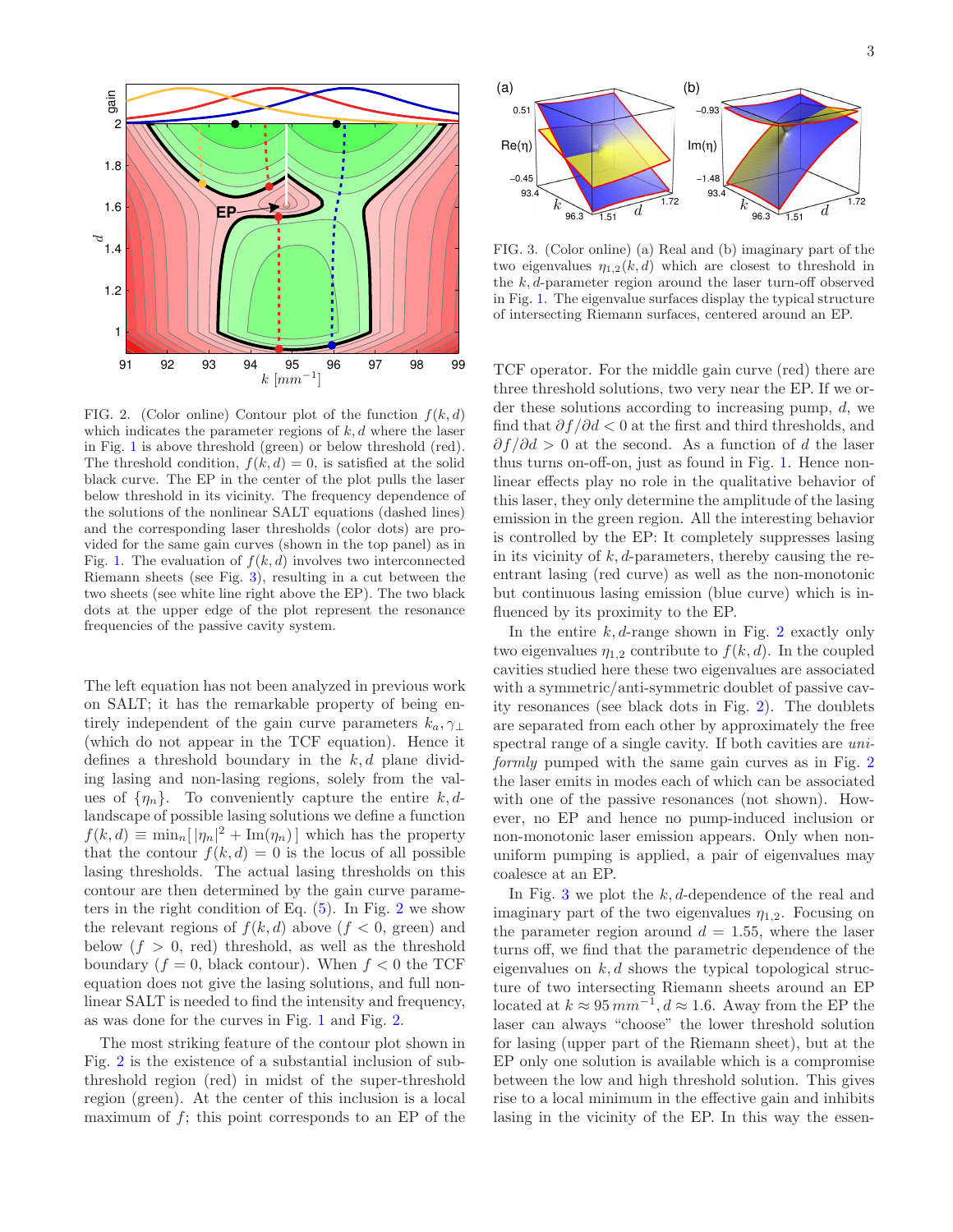tial physics of an EP directly translates into the physical effects observed in Fig. [1.](#page-1-0)

To confirm that such a behavior is generic for coupled microlasers, we consider a device consisting of two coupled circular microdisks [\[27,](#page-5-14) [28](#page-5-15)] which has recently been implemented as an electrically controllable "photonicmolecule laser" [\[29\]](#page-5-16). For this more challenging computation, we have incorporated in the SALT an advanced hp-FEM discretization technique [\[30](#page-5-17)]. When applying the same pumping scheme as in Fig. [1](#page-1-0) to such a coupled microdisk laser (see insets of Fig. [4\)](#page-4-7), we again find that the laser may turn off when increasing the overall pump power (see main panel of Fig. [4\)](#page-4-7). Note, however, that more than one mode is lasing both below and above the turn-off due to a quasi-degeneracy of modes. This example demonstrates that the effect of EPs on the abovethreshold characteristics of a laser should be generally observable in coupled microlasers.

The success of a corresponding experiment hinges on striking the right balance between the coupling strength and the amount of gain/loss in each disk. Gain or loss is fixed by the cavity material as well as by the applied pumping strength. Microlasers built from active quantum cascade structures (QCLs) seem to be ideally suited to test this effect since they can be well controlled in their shape and hence in their coupling. With the active medium being situated within a lossy metal waveguide [\[31\]](#page-5-18) a central requirement for observing this effect, i.e., that the absorption length in the passive cavity is smaller than the round trip length, has already been experimentally realized for a variant of such lasers [\[32\]](#page-5-19). Also a sufficiently strong inter-cavity coupling has been demonstrated for such coupled QCLs [\[29,](#page-5-16) [32\]](#page-5-19), suggesting that an experimental realization might be within reach. Note that we have used realistic material parameters from the experiment [\[29](#page-5-16)] in the employed MB equations which typically describe QCLs very well [\[33](#page-5-20)].

To summarize, we have shown that the presence of an exceptional point (EP) in the lasing equations for coupled microlasers may be "brought to light" by a suitable variation of the applied pumping. We find that in the vicinity of the EP the output intensity of the emitted laser light is reduced although the applied pump power is increased. This unorthodox and robust lasing effect may even turn off a laser above its lowest threshold. We suggest an experimental realization of this effect which would open up many more possibilities to study the rich physics associated with EPs in the pump dependence of a laser.

The authors would like to thank the following colleagues for very fruitful discussions: A. Benz, M. Brandstetter, C. Deutsch, S. Esterhazy, G. Fasching, T. Führer, M. Janits, K. G. Makris, M. Martl, J. M. Melenk, H. Ritsch, J. Schöberl, K. Unterrainer and J. Vilsecker. Financial support by the Vienna Science and Technology Fund (WWTF) through project MA09-030 and



<span id="page-4-7"></span>FIG. 4. (Color online) Laser light intensity emitted from two coupled microdisks (see insets) as a function of pump parameter d. With the same pumping scheme as in Fig. [1](#page-1-0) (maximum pump in each disk:  $D = 0.71$ ) the laser is found also here to turn off for increasing  $d$ . The disks have a radius of  $45 \mu m$ , an intercavity spacing of  $10 \mu m$  and an index of refraction  $n = 3.67 + 0.09i$ . The gain curve parameters are  $k_a \sim 2.82 \text{ THz}$  and  $\gamma_{\perp} \sim 0.29 \text{ THz}$ . The insets show the absolute value of the electric field of the green (dashed) lasing mode at the pump points  $d = 1$  and  $\overline{d} = 2$  (blue/red color indicates the sign of the field amplitude).

computational resources by the Vienna Scientific Cluster (VSC) and the Yale High Performance Computing Cluster (Yale HPC) are gratefully acknowledged. H.E.T. acknowledges support from the Swiss NSF Grant No. PP00P2-123519/1 and NSF EEC-0540832 (MIRTHE) and A.D.S. from NSF DMR-0908437.

<span id="page-4-0"></span><sup>∗</sup> [matthias.liertzer@tuwien.ac.at](mailto:matthias.liertzer@tuwien.ac.at)

- <span id="page-4-1"></span>[1] A. Guo, G. J. Salamo, D. Duchesne, R. Morandotti, M. Volatier-Ravat, V. Aimez, G. A. Siviloglou, and D. N. Christodoulides, [Phys. Rev. Lett.](http://dx.doi.org/ 10.1103/PhysRevLett.103.093902) 103, 093902 (2009).
- <span id="page-4-6"></span>[2] C. E. Rüter, K. G. Makris, R. El-Ganainy, D. N. Christodoulides, M. Segev, and D. Kip, Nat. Phys. **6**[, 192 \(2010\).](http://dx.doi.org/ 10.1038/nphys1515)
- [3] W. Wan, Y. Chong, L. Ge, H. Noh, A. D. Stone, and H. Cao, Science 331[, 889 \(2011\).](http://dx.doi.org/10.1126/science.1200735)
- <span id="page-4-4"></span>[4] B. Dietz, H. L. Harney, O. N. Kirillov, M. Miski-Oglu, A. Richter, and F. Schäfer, [Phys. Rev. Lett.](http://dx.doi.org/ 10.1103/PhysRevLett.106.150403) 106, 150403 (2011).
- [5] S. B. Lee, J. Yang, S. Moon, S. Y. Lee, J. B. Shim, S. W. Kim, J. H. Lee, and K. An, [Phys. Rev. Lett.](http://dx.doi.org/10.1103/PhysRevLett.103.134101) 103, 134101 (2009).
- [6] Y. Choi, S. Kang, S. Lim, W. Kim, J. R. Kim, J. H. Lee, and K. An, [Phys. Rev. Lett.](http://dx.doi.org/10.1103/PhysRevLett.104.153601) 104, 153601 (2010).
- <span id="page-4-2"></span>[7] J. Schindler, A. Li, M. C. Zheng, F. M. Ellis, and T. Kottos, Phys. Rev. A 84[, 040101 \(2011\).](http://dx.doi.org/ 10.1103/PhysRevA.84.040101)
- <span id="page-4-3"></span>
- [8] W. D. Heiss, J. Phys. A **37**[, 2455 \(2004\).](http://dx.doi.org/10.1088/0305-4470/37/6/034)<br>[9] J. W. Ryu, S. Y. Lee, and S. W. Kim,  $[9]$  J. W. Ryu, S. Y. Lee, Phys. Rev. A 79[, 053858 \(2009\).](http://dx.doi.org/10.1103/PhysRevA.79.053858)
- [10] J. Wiersig, A. Eberspächer, J. B. Shim, J. W. Ryu, S. Shinohara, M. Hentschel, and H. Schomerus, Phys. Rev. A 84[, 023845 \(2011\).](http://dx.doi.org/ 10.1103/PhysRevA.84.023845)
- <span id="page-4-5"></span> $[11]$  R. Lefebvre, O. Atabek, M. Šindelka, and N. Moiseyev, [Phys. Rev. Lett.](http://dx.doi.org/10.1103/PhysRevLett.103.123003) 103, 123003 (2009).